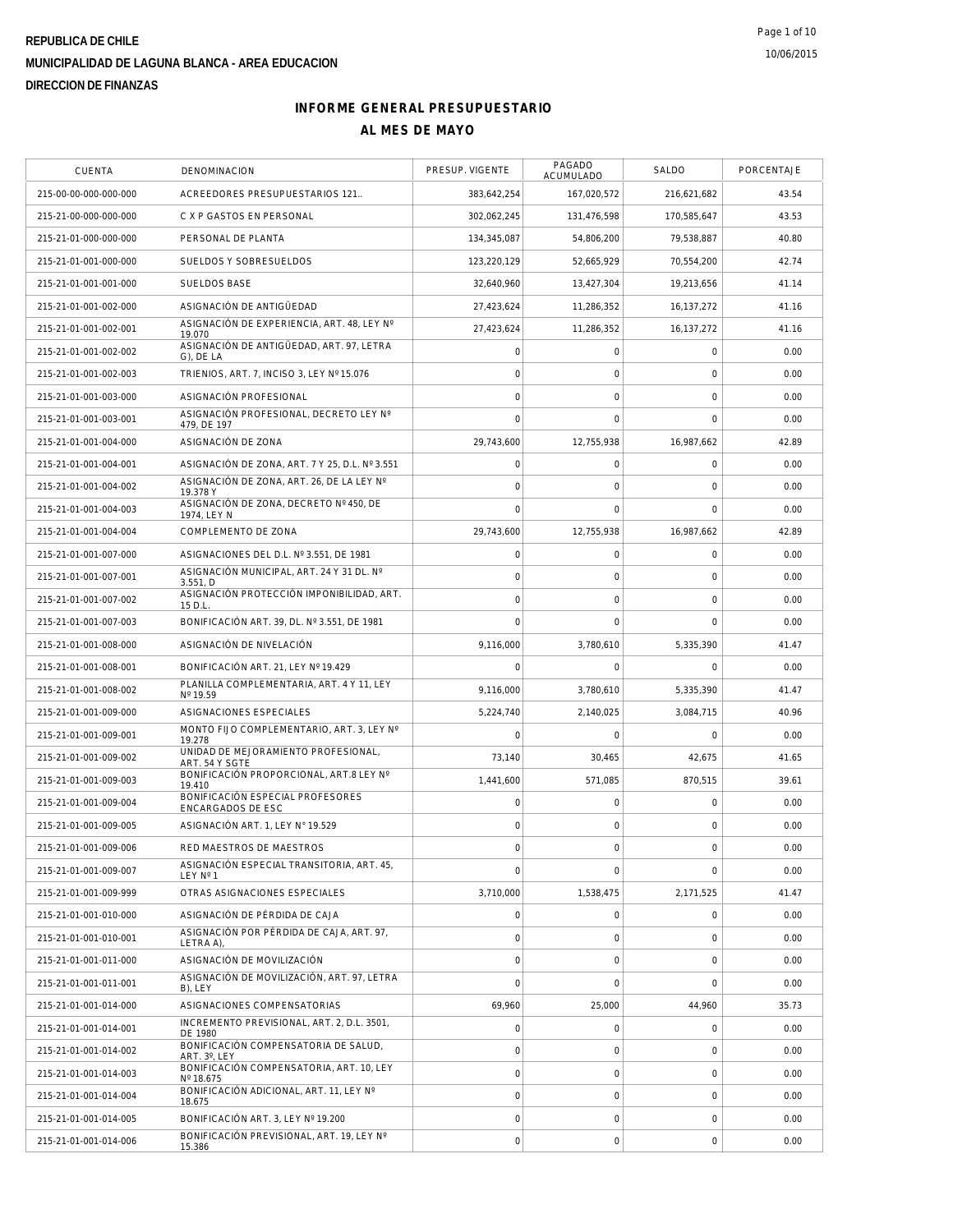| <b>CUENTA</b>         | <b>DENOMINACION</b>                                          | PRESUP. VIGENTE | PAGADO<br>ACUMULADO | SALDO        | PORCENTAJE |
|-----------------------|--------------------------------------------------------------|-----------------|---------------------|--------------|------------|
| 215-21-01-001-014-007 | REMUNERACIÓN ADICIONAL, ART. 3°<br>TRANSITORIO, LEY N        | 0               | 0                   | $\circ$      | 0.00       |
| 215-21-01-001-014-999 | OTRAS ASIGNACIONES COMPENSATORIAS                            | 69,960          | 25,000              | 44,960       | 35.73      |
| 215-21-01-001-015-000 | ASIGNACIONES SUSTITUTIVAS                                    | 0               | 0                   | $\mathbf 0$  | 0.00       |
| 215-21-01-001-015-001 | ASIGNACIÓN ÚNICA, ART. 4, LEY Nº 18.717                      | $\overline{0}$  | $\mathbf 0$         | $\mathbf 0$  | 0.00       |
| 215-21-01-001-015-999 | OTRAS ASIGNACIONES SUSTITUTIVAS                              | $\Omega$        | $\mathbf 0$         | $\mathbf 0$  | 0.00       |
| 215-21-01-001-019-000 | ASIGNACIÓN DE RESPONSABILIDAD                                | 1,632,400       | 680,020             | 952,380      | 41.66      |
| 215-21-01-001-019-001 | ASIGNACIÓN DE RESPONSABILIDAD JUDICIAL.<br>ART. 2, LE        | 0               | $\mathbf 0$         | $\mathbf 0$  | 0.00       |
| 215-21-01-001-019-002 | ASIGNACIÓN DE RESPONSABILIDAD DIRECTIVA                      | 1,632,400       | 680,020             | 952,380      | 41.66      |
| 215-21-01-001-019-003 | ASIGNACIÓN DE RESPONSABILIDAD TÉCNICO<br>PEDAGÓGICA          | 0               | 0                   | $\mathbf 0$  | 0.00       |
| 215-21-01-001-019-004 | ASIGNACIÓN DE RESPONSABILIDAD, ART. 9°,<br>DECRETO 25        | $\mathbf 0$     | 0                   | $\mathbf 0$  | 0.00       |
| 215-21-01-001-025-000 | ASIGNACIÓN ARTÍCULO 1º LEY Nº 19.112                         | 0               | 0                   | $\mathbf 0$  | 0.00       |
| 215-21-01-001-025-001 | ASIGNACIÓN ESPECIAL PROFESIONALES LEY Nº<br>15.076           | $\overline{O}$  | $\mathbf 0$         | $\mathbf 0$  | 0.00       |
| 215-21-01-001-025-002 | ASIGNACIÓN ESPECIAL PROFESIONALES LEY Nº<br>15.076           | $\overline{0}$  | $\mathbf 0$         | $\mathbf 0$  | 0.00       |
| 215-21-01-001-026-000 | ASIGNACIÓN ARTÍCULO 1° LEY N° 19.432                         | 0               | $\mathbf 0$         | $\mathbf 0$  | 0.00       |
| 215-21-01-001-027-000 | ASIGNACIÓN DE ESTÍMULO PERSONAL MÉDICO<br><b>DIURNO</b>      | $\Omega$        | 0                   | $\mathbf 0$  | 0.00       |
| 215-21-01-001-028-000 | ASIGNACIONES DE ESTIMULO DOCENTES                            | 7,494,423       | 4,028,192           | 3,466,231    | 53.75      |
| 215-21-01-001-028-001 | ASIGNACION DE DESEMPEÑO EN CONDICIONES<br><b>DIFICILES</b>   | 7,494,423       | 4.028.192           | 3,466,231    | 53.75      |
| 215-21-01-001-031-000 | ASIGNACIÓN DE EXPERIENCIA CALIFICADA                         | 9,874,422       | 4,542,488           | 5,331,934    | 46.00      |
| 215-21-01-001-031-001 | ASIGNACIÓN DE PERFECCIONAMIENTO, ART. 49,<br>LEY Nº 1        | 9,874,422       | 4,542,488           | 5.331.934    | 46.00      |
| 215-21-01-001-031-002 | ASIGNACIÓN POST TÍTULO, ART. 42, LEY Nº<br>19.378            | 0               | 0                   | $\mathbf 0$  | 0.00       |
| 215-21-01-001-032-000 | ASIGNACIÓN DE REFORZAMIENTO<br>PROFESIONAL DIURNO            | $\mathbf 0$     | $\mathbf 0$         | $\mathbf 0$  | 0.00       |
| 215-21-01-001-037-000 | ASIGNACIÓN ÚNICA                                             | $\mathbf 0$     | $\mathbf 0$         | $\mathbf 0$  | 0.00       |
| 215-21-01-001-038-000 | ASIGNACION ZONAS EXTREMAS                                    | 0               | $\mathbf 0$         | $\mathbf 0$  | 0.00       |
| 215-21-01-001-043-000 | ASIGNACIÓN INHERENTE AL CARGO LEY N°<br>18.695               | $\overline{0}$  | $\mathbf 0$         | $\mathbf 0$  | 0.00       |
| 215-21-01-001-999-000 | OTRAS ASIGNACIONES3                                          | 0               | $\mathbf 0$         | $\mathbf 0$  | 0.00       |
| 215-21-01-002-000-000 | APORTES DEL EMPLEADOR                                        | 1,908,000       | 830,528             | 1,077,472    | 43.53      |
| 215-21-01-002-001-000 | A SERVICIOS DE BIENESTAR                                     | 0               | 0                   | $\mathbf 0$  | 0.00       |
| 215-21-01-002-002-000 | OTRAS COTIZACIONES PREVISIONALES                             | 1,908,000       | 830,528             | 1,077,472    | 43.53      |
| 215-21-01-003-000-000 | ASIGNACIONES POR DESEMPEÑO                                   | 1,360,022       | 673,600             | 686,422      | 49.53      |
| 215-21-01-003-001-000 | DESEMPENO INSTITUCIONAL                                      | 0               | $\mathbf 0$         | $\mathbf 0$  | 0.00       |
| 215-21-01-003-001-001 | ASIGNACIÓN DE MEJORAMIENTO DE LA<br><b>GESTIÓN MUNICIPAL</b> | 0               | 0                   | $\mathbf 0$  | 0.00       |
| 215-21-01-003-001-002 | BONIFICACIÓN EXCELENCIA                                      | 0               | $\mathbf 0$         | $\mathbf 0$  | 0.00       |
| 215-21-01-003-002-000 | DESEMPEÑO COLECTIVO                                          | 0               | 0                   | $\mathbf 0$  | 0.00       |
| 215-21-01-003-002-001 | ASIGNACIÓN DE MEJORAMIENTO DE LA<br><b>GESTIÓN MUNICIPAL</b> | $\circ$         | 0                   | $\mathbf 0$  | 0.00       |
| 215-21-01-003-002-002 | ASIGNACIÓN VARIABLE POR DESEMPEÑO<br>COLECTIVO               | 0               | 0                   | $\mathbf 0$  | 0.00       |
| 215-21-01-003-002-003 | ASIGNACIÓN DE DESARROLLO Y ESTÍMULO AL<br>DESEMPEÑO C        | $\overline{0}$  | $\mathbf 0$         | $\mathbf 0$  | 0.00       |
| 215-21-01-003-003-000 | DESEMPEÑO INDIVIDUAL                                         | 1,360,022       | 673,600             | 686,422      | 49.53      |
| 215-21-01-003-003-001 | ASIGNACIÓN DE MEJORAMIENTO DE LA<br><b>GESTIÓN MUNICIPAL</b> | $\overline{0}$  | 0                   | $\mathbf 0$  | 0.00       |
| 215-21-01-003-003-002 | ASIGNACIÓN DE INCENTIVO POR GESTIÓN<br><b>JURISDICCIONAL</b> | $\overline{0}$  | 0                   | $\mathbf 0$  | 0.00       |
| 215-21-01-003-003-003 | ASIGNACIÓN ESPECIAL DE INCENTIVO<br>PROFESIONAL, ART.        | 1,360,022       | 673,600             | 686,422      | 49.53      |
| 215-21-01-003-003-004 | ASIGNACIÓN VARIABLE POR DESEMPEÑO<br>INDIVIDUAL              | 0               | $\mathbf{0}$        | $\mathbf 0$  | 0.00       |
| 215-21-01-003-003-005 | ASIGNACIÓN DE MÉRITO, ART. 30, DE LA LEY Nº<br>19.378        | 0               | $\mathbf 0$         | $\mathbf{0}$ | 0.00       |
| 215-21-01-004-000-000 | REMUNERACIONES VARIABLES                                     | 0               | $\mathsf{O}\xspace$ | $\mathbf 0$  | 0.00       |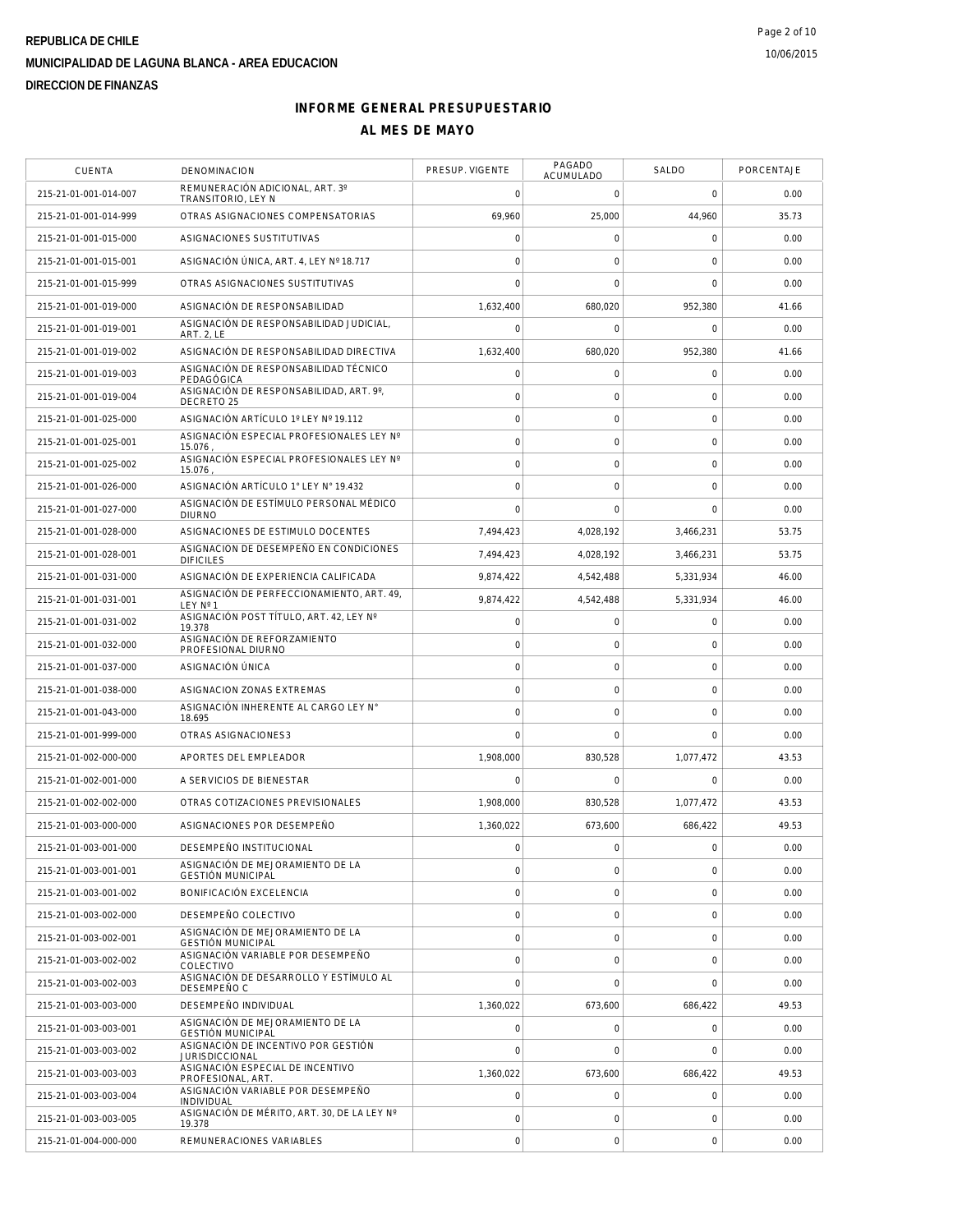| CUENTA                | DENOMINACION                                                 | PRESUP. VIGENTE | PAGADO<br>ACUMULADO | SALDO        | PORCENTAJE |
|-----------------------|--------------------------------------------------------------|-----------------|---------------------|--------------|------------|
| 215-21-01-004-001-000 | ASIGNACIÓN ARTICULO 12 ° LEY N ° 19.041                      | 0               | 0                   | $\mathbf 0$  | 0.00       |
| 215-21-01-004-002-000 | ASIGNACIÓN DE ESTÍMULO JORNADAS<br><b>PRIORITARIAS</b>       | 0               | 0                   | $\mathbf 0$  | 0.00       |
| 215-21-01-004-003-000 | ASIGNACIÓN ARTICULO 3 ° LEY N º 19.264                       | 0               | 0                   | $\mathbf 0$  | 0.00       |
| 215-21-01-004-004-000 | ASIGNACIÓN POR DESEMPEÑO DE FUNCIONES<br>CRÍTICAS            | $\mathbf 0$     | $\mathbf 0$         | $\mathbf 0$  | 0.00       |
| 215-21-01-004-005-000 | TRABAJOS EXTRAORDINARIOS                                     | $\circ$         | 0                   | $\mathbf 0$  | 0.00       |
| 215-21-01-004-006-000 | COMISIONES DE SERVICIOS EN EL PAÍS                           | 0               | $\mathbf 0$         | $\mathbf 0$  | 0.00       |
| 215-21-01-004-007-000 | COMISIONES DE SERVICIOS EN EL EXTERIOR                       | 0               | $\mathbf 0$         | $\mathbf 0$  | 0.00       |
| 215-21-01-005-000-000 | <b>AGUINALDOS Y BONOS</b>                                    | 7,856,936       | 636,143             | 7,220,793    | 8.10       |
| 215-21-01-005-001-000 | <b>AGUINALDOS</b>                                            | 500,000         | 0                   | 500,000      | 0.00       |
| 215-21-01-005-001-001 | AGUINALDO DE FIESTAS PATRIAS                                 | 500,000         | 0                   | 500,000      | 0.00       |
| 215-21-01-005-001-002 | AGUINALDO DE NAVIDAD                                         | 0               | $\mathbf 0$         | $\mathbf 0$  | 0.00       |
| 215-21-01-005-002-000 | BONOS DE ESCOLARIDAD                                         | 200,000         | $\mathbf 0$         | 200,000      | 0.00       |
| 215-21-01-005-003-000 | <b>BONOS ESPECIALES</b>                                      | 7,156,936       | 636,143             | 6,520,793    | 8.89       |
| 215-21-01-005-003-001 | BONO EXTRAORDINARIO ANUAL                                    | 7,156,936       | 636,143             | 6,520,793    | 8.89       |
| 215-21-01-005-004-000 | BONIFICACIÓN ADICIONAL AL BONO DE<br>ESCOLARIDAD             | 0               | 0                   | $\mathbf 0$  | 0.00       |
| 215-21-02-000-000-000 | PERSONAL A CONTRATA                                          | 51,452,640      | 19,223,888          | 32,228,752   | 37.36      |
| 215-21-02-001-000-000 | SUELDOS Y SOBRESUELDOS                                       | 49,139,699      | 18,631,072          | 30.508.627   | 37.91      |
| 215-21-02-001-001-000 | <b>SUELDOS BASE</b>                                          | 20.623.152      | 7,806,011           | 12.817.141   | 37.85      |
| 215-21-02-001-002-000 | ASIGNACIÓN DE ANTIGÜEDAD                                     | 1,385,460       | 253.966             | 1,131,494    | 18.33      |
| 215-21-02-001-002-001 | ASIGNACIÓN DE EXPERIENCIA, ART. 48, LEY Nº<br>19.070         | 1,385,460       | 253,966             | 1,131,494    | 18.33      |
| 215-21-02-001-002-002 | ASIGNACIÓN DE ANTIGÜEDAD, ART. 97, LETRA<br>G), DE LA        | 0               | 0                   | $\mathbf 0$  | 0.00       |
| 215-21-02-001-003-000 | ASIGNACIÓN PROFESIONAL                                       | 0               | 0                   | $\mathbf 0$  | 0.00       |
| 215-21-02-001-004-000 | ASIGNACIÓN DE ZONA                                           | 19,591,992      | 7,415,712           | 12,176,280   | 37.85      |
| 215-21-02-001-004-001 | ASIGNACIÓN DE ZONA, ART. 7 Y 25, D.L. Nº 3.551<br>. D        | 0               | 0                   | $\mathbf 0$  | 0.00       |
| 215-21-02-001-004-002 | ASIGNACIÓN DE ZONA, ART. 26, LEY Nº 19.378 Y<br><b>LEY N</b> | $\overline{0}$  | $\mathbf 0$         | $\mathbf 0$  | 0.00       |
| 215-21-02-001-004-003 | COMPLEMENTO DE ZONA                                          | 19,591,992      | 7,415,712           | 12,176,280   | 37.85      |
| 215-21-02-001-007-000 | ASIGNACIONES DEL D.L. Nº 3.551, DE 1981                      | 0               | 0                   | $\mathbf 0$  | 0.00       |
| 215-21-02-001-007-001 | ASIGNACIÓN MUNICIPAL, ART. 24 Y 31 D.L. Nº<br>3.551          | $\circ$         | $\mathbf 0$         | $\mathbf 0$  | 0.00       |
| 215-21-02-001-007-002 | ASIGNACIÓN PROTECCIÓN IMPONIBILIDAD, ART.<br>15 D.L          | $\circ$         | 0                   | $\mathbf 0$  | 0.00       |
| 215-21-02-001-008-000 | ASIGNACIÓN DE NIVELACIÓN                                     | 0               | $\mathbf 0$         | $\mathbf{0}$ | 0.00       |
| 215-21-02-001-008-001 | BONIFICACIÓN ART. 21. LEY Nº 19.4291                         | 0               | $\mathsf{O}\xspace$ | $\mathbf 0$  | 0.00       |
| 215-21-02-001-008-002 | PLANILLA COMPLEMENTARIA, ART. 4 Y 11, LEY<br>Nº 19.59        | 0               | $\mathbf 0$         | $\mathbf 0$  | 0.00       |
| 215-21-02-001-009-000 | ASIGNACIONES ESPECIALES                                      | 1,161,047       | 781,730             | 379,317      | 67.33      |
| 215-21-02-001-009-001 | MONTO FIJO COMPLEMENTARIO, ART. 3, LEY Nº<br>19.2781         | $\circ$         | 0                   | $\mathbf 0$  | 0.00       |
| 215-21-02-001-009-002 | UNIDAD DE MEJORAMIENTO PROFESIONAL.<br>ART. 54 Y SGTE        | $\overline{0}$  | $\mathbf 0$         | $\mathbf 0$  | 0.00       |
| 215-21-02-001-009-003 | BONIFICACIÓN PROPORCIONAL, ART. 8. LEY Nº<br>19.4101         | 77,952          | 12,992              | 64,960       | 16.67      |
| 215-21-02-001-009-004 | BONIFICACIÓN ESPECIAL PROFESORES<br>ENCARGADOS DE ESC        | $\overline{0}$  | 0                   | $\mathbf 0$  | 0.00       |
| 215-21-02-001-009-005 | ASIGNACIÓN ART. 1, LEY Nº 19.5291                            | $\overline{0}$  | 0                   | $\mathbf 0$  | 0.00       |
| 215-21-02-001-009-006 | RED MAESTROS DE MAESTROS                                     | $\circ$         | 0                   | $\mathbf 0$  | 0.00       |
| 215-21-02-001-009-007 | ASIGNACIÓN ESPECIAL TRANSITORIA, ART. 45,<br>LEY N° 1        | $\overline{0}$  | $\mathbf 0$         | $\mathbf{0}$ | 0.00       |
| 215-21-02-001-009-999 | OTRAS ASIGNACIONES ESPECIALES                                | 1,083,095       | 768,738             | 314,357      | 70.98      |
| 215-21-02-001-010-000 | ASIGNACIÓN DE PÉRDIDA DE CAJA                                | $\overline{0}$  | 0                   | $\mathbf 0$  | 0.00       |
| 215-21-02-001-010-001 | ASIGNACIÓN POR PÉRDIDA DE CAJA, ART. 97,<br>LETRA A),        | 0               | $\mathsf{O}\xspace$ | $\mathbf 0$  | 0.00       |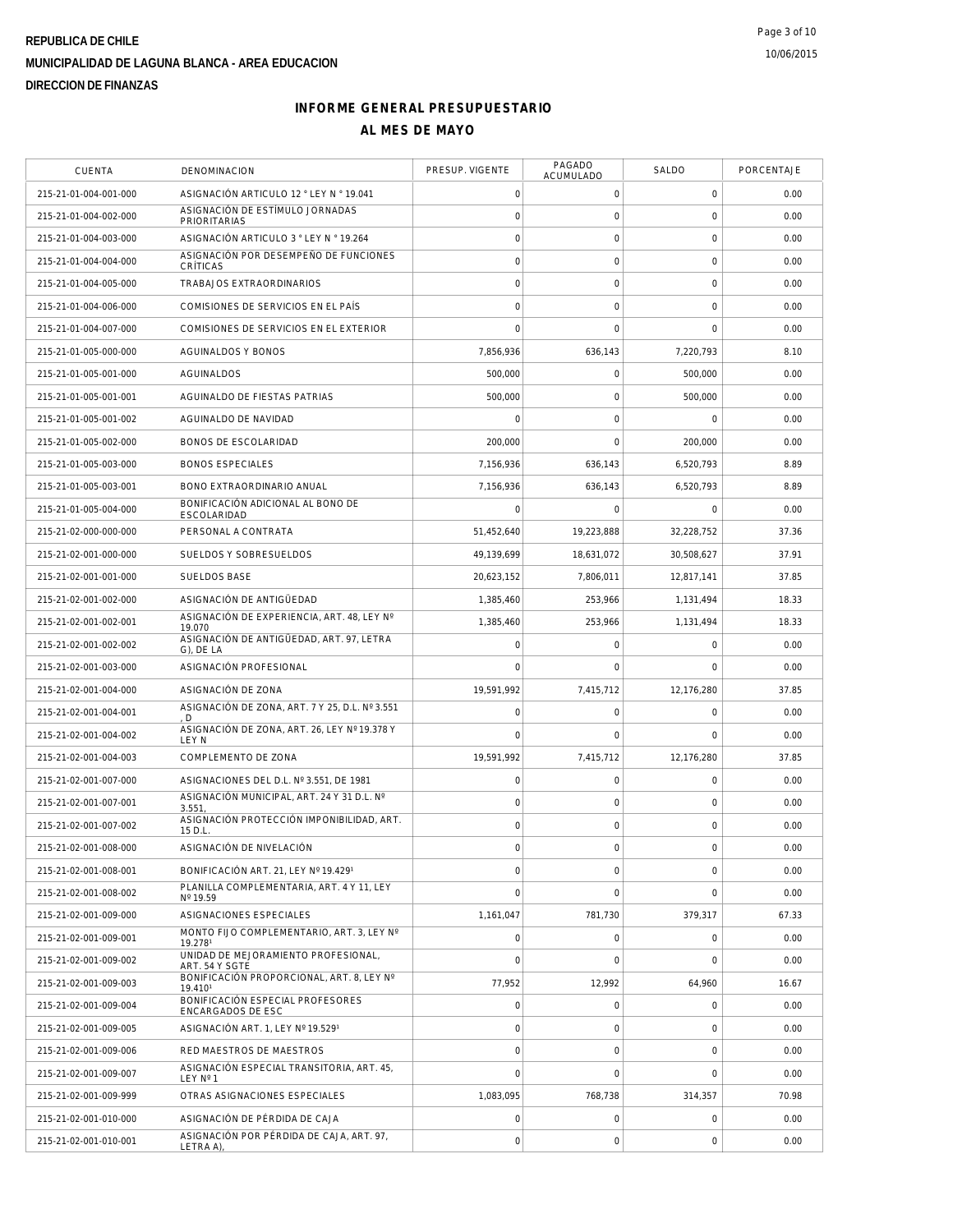| <b>CUENTA</b>         | DENOMINACION                                                 | PRESUP. VIGENTE | PAGADO<br>ACUMULADO | SALDO               | PORCENTAJE |
|-----------------------|--------------------------------------------------------------|-----------------|---------------------|---------------------|------------|
| 215-21-02-001-011-000 | ASIGNACIÓN DE MOVILIZACIÓN                                   | 0               | 0                   | $\mathbf 0$         | 0.00       |
| 215-21-02-001-011-001 | ASIGNACIÓN DE MOVILIZACIÓN, ART. 97, LETRA<br>B), LEY        | 0               | 0                   | $\mathbf 0$         | 0.00       |
| 215-21-02-001-013-000 | ASIGNACIONES COMPENSATORIAS                                  | $\circ$         | 0                   | $\mathsf{O}\xspace$ | 0.00       |
| 215-21-02-001-013-001 | INCREMENTO PREVISIONAL, ART. 2, D.L. 3501,<br>DE 1980        | $\circ$         | $\mathsf{O}\xspace$ | $\mathbf 0$         | 0.00       |
| 215-21-02-001-013-002 | BONIFICACIÓN COMPENSATORIA DE SALUD,<br>ART. 3, LEY N        | $\circ$         | 0                   | 0                   | 0.00       |
| 215-21-02-001-013-003 | BONIFICACIÓN COMPENSATORIA, ART. 10, LEY<br>Nº 18.675        | 0               | $\mathsf{O}\xspace$ | $\mathbf 0$         | 0.00       |
| 215-21-02-001-013-004 | BONIFICACIÓN ADICIONAL, ART. 11, LEY Nº<br>18.6751           | 0               | 0                   | $\mathbf 0$         | 0.00       |
| 215-21-02-001-013-005 | BONIFICACIÓN ART. 3, LEY Nº 19.200                           | $\circ$         | $\mathbf 0$         | 0                   | 0.00       |
| 215-21-02-001-013-006 | BONIFICACIÓN PREVISIONAL ART. 19. LEY Nº<br>15.386           | $\circ$         | $\mathsf{O}\xspace$ | $\mathsf 0$         | 0.00       |
| 215-21-02-001-013-007 | REMUNERACIÓN ADICIONAL, ART. 3<br>TRANSITORIO, LEY Nº        | $\circ$         | 0                   | 0                   | 0.00       |
| 215-21-02-001-013-999 | OTRAS ASIGNACIONES COMPENSATORIAS                            | 0               | $\mathbf 0$         | 0                   | 0.00       |
| 215-21-02-001-014-000 | ASIGNACIONES SUSTITUTIVAS                                    | $\circ$         | $\mathsf{O}\xspace$ | $\mathbf 0$         | 0.00       |
| 215-21-02-001-014-001 | ASIGNACIÓN ÚNICA, ART. 4, LEY Nº 18.717                      | 0               | $\mathsf{O}\xspace$ | 0                   | 0.00       |
| 215-21-02-001-014-999 | OTRAS ASIGNACIONES SUSTITUTIVAS                              | 0               | $\mathsf{O}\xspace$ | $\mathbf 0$         | 0.00       |
| 215-21-02-001-018-000 | ASIGNACIÓN DE RESPONSABILIDAD                                | $\circ$         | 0                   | $\mathsf{O}\xspace$ | 0.00       |
| 215-21-02-001-018-001 | ASIGNACIÓN DE RESPONSABILIDAD DIRECTIVA                      | 0               | $\mathsf{O}\xspace$ | $\mathbf 0$         | 0.00       |
| 215-21-02-001-018-002 | ASIGNACIÓN DE RESPONSABILIDAD TÉCNICO<br>PEDAGÓGICA          | 0               | $\mathbf 0$         | 0                   | 0.00       |
| 215-21-02-001-026-000 | ASIGNACIÓN DE ESTÍMULO PERSONAL MÉDICO<br><b>DIURNO</b>      | $\overline{0}$  | $\mathbf 0$         | $\mathbf 0$         | 0.00       |
| 215-21-02-001-027-000 | ASIGNACION DE ESTIMULO PROFESIONAL                           | 6,186,948       | 2,341,803           | 3,845,145           | 37.85      |
| 215-21-02-001-027-001 | ASIGNACION DESEMPEÑO EN CONDICIONES<br><b>DIFICILES</b>      | 6,186,948       | 2,341,803           | 3,845,145           | 37.85      |
| 215-21-02-001-028-000 | ASIGNACIÓN ARTÍCULO 7° LEY N° 19.112                         | 0               | 0                   | 0                   | 0.00       |
| 215-21-02-001-029-000 | ASIGNACIÓN DE ESTÍMULO POR FALENCIA                          | 0               | $\mathbf 0$         | $\mathbf 0$         | 0.00       |
| 215-21-02-001-030-000 | ASIGNACIÓN DE EXPERIENCIA CALIFICADA                         | 191,100         | 31,850              | 159,250             | 16.67      |
| 215-21-02-001-030-001 | ASIGNACIÓN DE PERFECCIONAMIENTO, ART. 49,<br>LEY N° 1        | 191,100         | 31,850              | 159,250             | 16.67      |
| 215-21-02-001-030-002 | ASIGNACIÓN POST TÍTULO, ART. 42, LEY N°<br>19.378            | 0               | $\mathsf{O}\xspace$ | $\mathbf 0$         | 0.00       |
| 215-21-02-001-031-000 | ASIGNACIÓN DE REFORZAMIENTO<br>PROFESIONAL DIURNO            | 0               | 0                   | $\mathsf{O}\xspace$ | 0.00       |
| 215-21-02-001-036-000 | ASIGNACIÓN ÚNICA                                             | $\circ$         | 0                   | $\mathsf{O}\xspace$ | 0.00       |
| 215-21-02-001-037-000 | ASIGNACIÓN ZONAS EXTREMAS                                    | 0               | $\mathsf{O}\xspace$ | 0                   | 0.00       |
| 215-21-02-001-999-000 | OTRAS ASIGNACIONES4                                          | $\Omega$        | $\Omega$            | $\Omega$            | 0.00       |
| 215-21-02-002-000-000 | APORTES DEL EMPLEADOR                                        | 613,284         | 238.839             | 374,445             | 38.94      |
| 215-21-02-002-001-000 | A SERVICIOS DE BIENESTAR                                     | $\circ$         | 0                   | $\mathbf 0$         | 0.00       |
| 215-21-02-002-002-000 | OTRAS COTIZACIONES PREVISIONALES                             | 613,284         | 238,839             | 374,445             | 38.94      |
| 215-21-02-003-000-000 | ASIGNACIONES POR DESEMPEÑO                                   | 1,043,040       | 0                   | 1,043,040           | 0.00       |
| 215-21-02-003-001-000 | DESEMPEÑO INSTITUCIONAL                                      | $\circ$         | $\mathsf{O}\xspace$ | 0                   | 0.00       |
| 215-21-02-003-001-001 | ASIGNACIÓN DE MEJORAMIENTO DE LA<br><b>GESTIÓN MUNICIPAL</b> | 0               | $\mathbf 0$         | $\mathbf 0$         | 0.00       |
| 215-21-02-003-001-002 | <b>BONIFICACIÓN EXCELENCIA</b>                               | $\circ$         | $\mathsf{O}\xspace$ | $\mathbf 0$         | 0.00       |
| 215-21-02-003-002-000 | DESEMPEÑO COLECTIVO                                          | 0               | $\mathsf{O}\xspace$ | 0                   | 0.00       |
| 215-21-02-003-002-001 | ASIGNACIÓN DE MEJORAMIENTO DE LA<br><b>GESTIÓN MUNICIPAL</b> | 0               | 0                   | 0                   | 0.00       |
| 215-21-02-003-002-002 | ASIGNACIÓN VARIABLE POR DESEMPEÑO<br>COLECTIVO               | $\circ$         | $\mathsf{O}\xspace$ | 0                   | 0.00       |
| 215-21-02-003-002-003 | ASIGNACIÓN DE DESARROLLO Y ESTÍMULO AL<br>DESEMPEÑO C        | $\overline{0}$  | $\mathbf 0$         | $\overline{0}$      | 0.00       |
| 215-21-02-003-003-000 | DESEMPEÑO INDIVIDUAL                                         | 1,043,040       | $\mathbf 0$         | 1,043,040           | 0.00       |
| 215-21-02-003-003-001 | ASIGNACIÓN DE MEJORAMIENTO DE LA<br><b>GESTIÓN MUNICIPAL</b> | 0               | $\mathsf{O}\xspace$ | $\mathbf 0$         | 0.00       |
| 215-21-02-003-003-002 | ASIGNACIÓN ESPECIAL DE INCENTIVO<br>PROFESIONAL, ART.        | 1,043,040       | 0                   | 1,043,040           | 0.00       |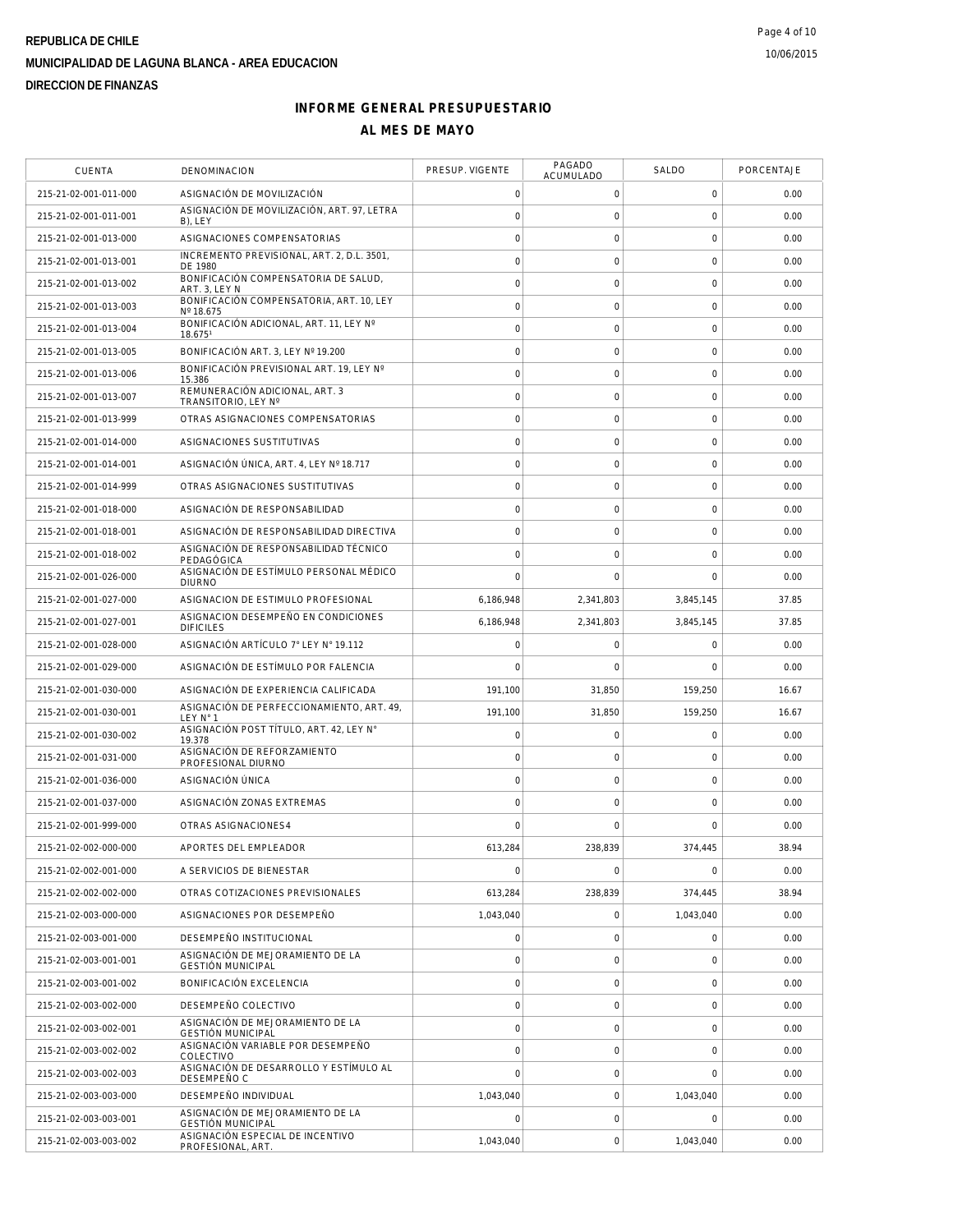| <b>CUENTA</b>         | DENOMINACION                                                 | PRESUP. VIGENTE | PAGADO<br>ACUMULADO | SALDO               | PORCENTAJE |
|-----------------------|--------------------------------------------------------------|-----------------|---------------------|---------------------|------------|
| 215-21-02-003-003-003 | ASIGNACIÓN VARIABLE POR DESEMPEÑO<br>INDIVIDUAL              | $\mathbf 0$     | $\mathbf 0$         | $\mathbf 0$         | 0.00       |
| 215-21-02-003-003-004 | ASIGNACIÓN DE MÉRITO, ART. 30. DE LA LEY Nº<br>19.378        | $\mathbf 0$     | $\mathbf 0$         | $\mathbf 0$         | 0.00       |
| 215-21-02-004-000-000 | REMUNERACIONES VARIABLES                                     | $\circ$         | $\mathsf O$         | $\mathbf 0$         | 0.00       |
| 215-21-02-004-001-000 | ASIGNACIÓN ARTÍCULO 12, LEY Nº 19.041                        | $\mathbf 0$     | $\mathbf 0$         | $\mathbf 0$         | 0.00       |
| 215-21-02-004-002-000 | ASIGNACIÓN DE ESTÍMULO JORNADAS<br>PRIORITARIAS              | $\circ$         | $\mathbf 0$         | $\mathbf 0$         | 0.00       |
| 215-21-02-004-003-000 | ASIGNACIÓN ARTÍCULO 3º LEY Nº 19.264                         | $\mathbf 0$     | $\mathbf 0$         | $\mathbf 0$         | 0.00       |
| 215-21-02-004-004-000 | ASIGNACIÓN POR DESEMPEÑO DE FUNCIONES<br>CRÍTICAS            | $\mathbf 0$     | $\mathsf{O}\xspace$ | $\mathsf{O}\xspace$ | 0.00       |
| 215-21-02-004-005-000 | TRABAJOS EXTRAORDINARIOS                                     | $\circ$         | $\mathsf O$         | $\mathbf 0$         | 0.00       |
| 215-21-02-004-006-000 | COMISIONES DE SERVICIOS EN EL PAÍS                           | $\circ$         | $\mathbf 0$         | $\mathbf 0$         | 0.00       |
| 215-21-02-004-007-000 | COMISIONES DE SERVICIOS EN EL EXTERIOR                       | $\mathbf 0$     | $\mathbf 0$         | $\mathbf 0$         | 0.00       |
| 215-21-02-005-000-000 | AGUINALDOS Y BONOS                                           | 656,617         | 353,977             | 302,640             | 53.91      |
| 215-21-02-005-001-000 | AGUINALDOS                                                   | 170,000         | $\mathsf O$         | 170,000             | 0.00       |
| 215-21-02-005-001-001 | AGUINALDO DE FIESTAS PATRIAS                                 | 170,000         | $\mathbf 0$         | 170,000             | 0.00       |
| 215-21-02-005-001-002 | AGUINALDO DE NAVIDAD                                         | $\mathbf 0$     | $\mathbf 0$         | $\mathbf 0$         | 0.00       |
| 215-21-02-005-002-000 | BONO DE ESCOLARIDAD                                          | $\mathbf 0$     | $\mathbf 0$         | $\mathbf 0$         | 0.00       |
| 215-21-02-005-003-000 | <b>BONOS ESPECIALES</b>                                      | 486,617         | 353,977             | 132,640             | 72.74      |
| 215-21-02-005-003-001 | BONO EXTRAORDINARIO ANUAL                                    | 486,617         | 353,977             | 132,640             | 72.74      |
| 215-21-02-005-004-000 | BONIFICACIÓN ADICIONAL AL BONO DE<br><b>ESCOLARIDAD</b>      | $\mathbf 0$     | $\mathbf 0$         | $\mathbf 0$         | 0.00       |
| 215-21-03-000-000-000 | OTRAS REMUNERACIONES                                         | 116,264,518     | 57,446,510          | 58,818,008          | 49.41      |
| 215-21-03-001-000-000 | HONORARIOS A SUMA ALZADA - PERSONAS<br>NATURALES             | 2,156,800       | $\mathbf 0$         | 2,156,800           | 0.00       |
| 215-21-03-002-000-000 | HONORARIOS ASIMILADOS A GRADOS                               | $\mathbf 0$     | $\mathbf 0$         | $\mathbf 0$         | 0.00       |
| 215-21-03-003-000-000 | <b>JORNALES</b>                                              | $\mathbf 0$     | $\mathbf 0$         | 0                   | 0.00       |
| 215-21-03-004-000-000 | REMUNERACIONES REGULADAS POR EL<br>CÓDIGO DEL TRABAJO        | 112,624,356     | 56,605,242          | 56,019,114          | 50.26      |
| 215-21-03-004-001-000 | <b>SUELDOS</b>                                               | 106,224,356     | 53,442,475          | 52,781,881          | 50.31      |
| 215-21-03-004-002-000 | APORTES DEL EMPLEADOR                                        | 3,706,000       | 1,890,890           | 1,815,110           | 51.02      |
| 215-21-03-004-003-000 | REMUNERACIONES VARIABLES                                     | 2,694,000       | 1,271,877           | 1,422,123           | 47.21      |
| 215-21-03-004-004-000 | <b>AGUINALDOS Y BONOS</b>                                    | $\circ$         | $\mathsf O$         | $\mathbf 0$         | 0.00       |
| 215-21-03-005-000-000 | SUPLENCIAS Y REEMPLAZOS                                      | $\mathbf 0$     | $\mathbf 0$         | $\mathbf 0$         | 0.00       |
| 215-21-03-006-000-000 | PERSONAL A TRATO Y/O TEMPORAL                                | $\circ$         | $\mathbf 0$         | $\mathbf 0$         | 0.00       |
| 215-21-03-007-000-000 | ALUMNOS EN PRÁCTICA                                          | $\mathbf 0$     | $\mathsf O$         | 0                   | 0.00       |
| 215-21-03-999-000-000 | <b>OTRAS</b>                                                 | 1,483,362       | 841,268             | 642,094             | 56.71      |
| 215-21-03-999-001-000 | ASIGNACIÓN ART. 1, LEY Nº 19.464                             | 1,483,362       | 841,268             | 642,094             | 56.71      |
| 215-21-03-999-999-000 | <b>OTRAS</b>                                                 | $\mathbf 0$     | $\mathsf O$         | $\mathbf 0$         | 0.00       |
| 215-21-04-000-000-000 | OTRAS GASTOS EN PERSONAL                                     | $\mathbf 0$     | $\mathsf O$         | 0                   | 0.00       |
| 215-21-04-001-000-000 | ASIGNACIÓN DE TRASLADO                                       | $\mathbf 0$     | $\mathbf 0$         | $\mathbf 0$         | 0.00       |
| 215-21-04-001-001-000 | ASIGNACIÓN POR CAMBIO DE RESIDENCIA, ART.<br>97, LETR        | $\circ$         | $\mathsf O$         | $\mathbf 0$         | 0.00       |
| 215-21-04-003-000-000 | DIETAS A JUNTAS, CONCEJOS Y COMISIONES                       | $\mathbf 0$     | 0                   | 0                   | 0.00       |
| 215-21-04-003-001-000 | DIETAS A CONCEJALES                                          | $\circ$         | $\mathsf O$         | $\mathsf{O}\xspace$ | 0.00       |
| 215-21-04-003-002-000 | <b>GASTOS POR COMISIONES Y</b><br>REPRESENTACIONES DEL MUNIC | $\circ$         | $\mathsf O$         | $\mathbf 0$         | 0.00       |
| 215-21-04-003-003-000 | OTROS GASTOS                                                 | $\mathbf 0$     | $\mathbf 0$         | $\mathbf 0$         | 0.00       |
| 215-21-04-004-000-000 | PRESTACIONES DE SERVICIOS EN PROGRAMAS<br>COMUNITARIO        | $\circ$         | $\mathbf 0$         | 0                   | 0.00       |
| 215-21-04-004-001-000 | PRESTACIONES DE SERVICIOS EN PROGRAMAS<br>COMUNITARIO        | $\mathbf 0$     | $\mathbf 0$         | $\mathbf 0$         | 0.00       |
| 215-22-00-000-000-000 | C X P BIENES Y SERVICIOS DE CONSUMO                          | 65,164,560      | 24,978,317          | 40,186,243          | 38.33      |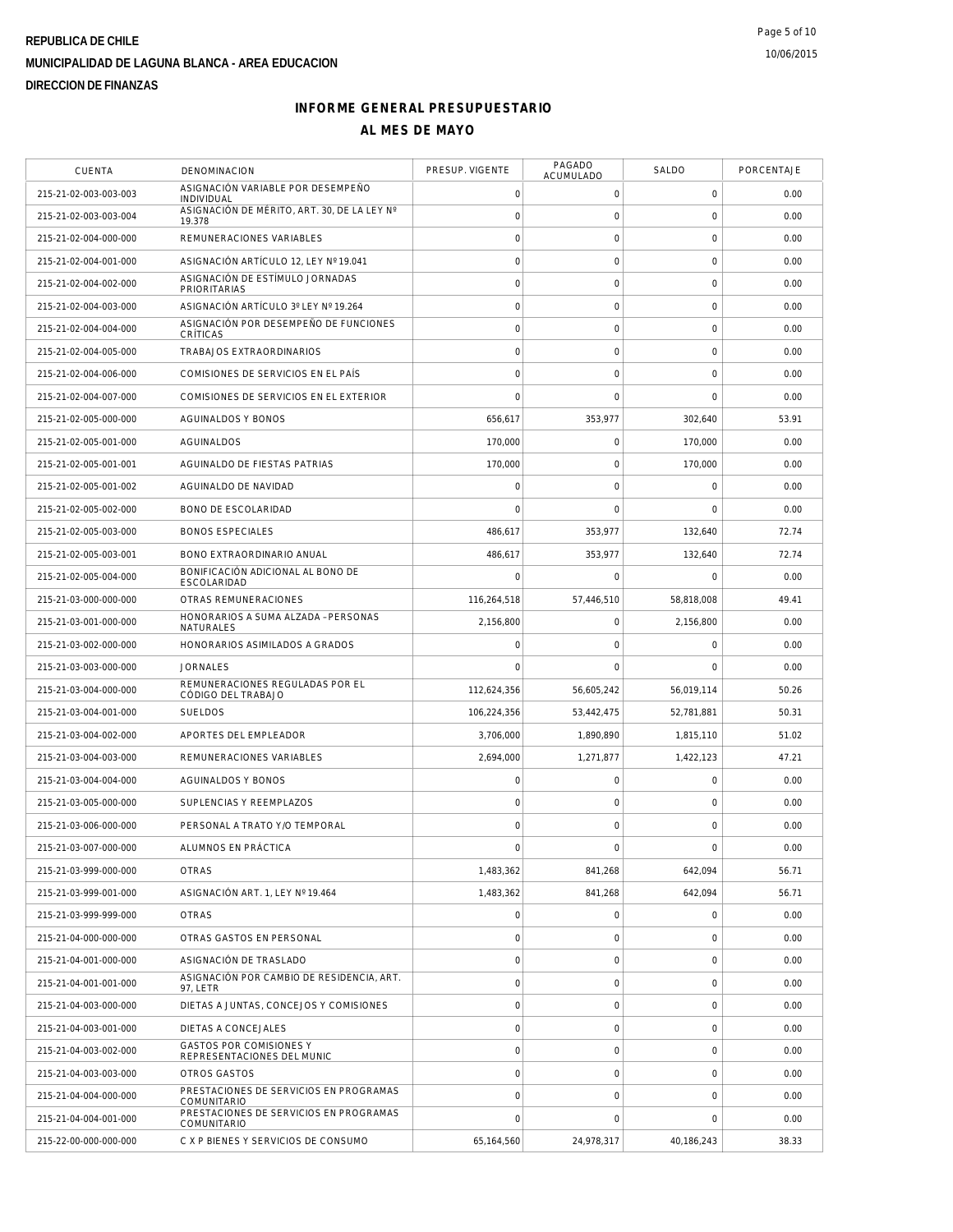| <b>CUENTA</b>         | <b>DENOMINACION</b>                                         | PRESUP. VIGENTE     | PAGADO<br>ACUMULADO | SALDO       | PORCENTAJE |
|-----------------------|-------------------------------------------------------------|---------------------|---------------------|-------------|------------|
| 215-22-01-000-000-000 | ALIMENTOS Y BEBIDAS                                         | 4,888,000           | 2,591,884           | 2,296,116   | 53.03      |
| 215-22-01-001-000-000 | PARA PERSONAS                                               | 4,888,000           | 2,591,884           | 2,296,116   | 53.03      |
| 215-22-01-002-000-000 | PARA ANIMALES                                               | 0                   | 0                   | $\mathbf 0$ | 0.00       |
| 215-22-02-000-000-000 | TEXTILES, VESTUARIO Y CALZADO                               | 750,000             | 121,380             | 628,620     | 16.18      |
| 215-22-02-001-000-000 | TEXTILES Y ACABADOS TEXTILES                                | 200,000             | $\mathbf 0$         | 200,000     | 0.00       |
| 215-22-02-002-000-000 | VESTUARIO, ACCESORIOS Y PRENDAS<br><b>DIVERSAS</b>          | 400,000             | 121,380             | 278,620     | 30.35      |
| 215-22-02-003-000-000 | CALZADO                                                     | 150,000             | $\mathbf 0$         | 150,000     | 0.00       |
| 215-22-03-000-000-000 | COMBUSTIBLES Y LUBRICANTES                                  | 7,910,000           | 1,943,224           | 5,966,776   | 24.57      |
| 215-22-03-001-000-000 | PARA VEHÍCULOS                                              | 6.610.000           | 1,943,224           | 4,666,776   | 29.40      |
| 215-22-03-002-000-000 | PARA MAQUINARIAS, EQUIPOS DE<br>PRODUCCIÓN, TRACCIÓN        | 0                   | $\mathbf 0$         | $\mathbf 0$ | 0.00       |
| 215-22-03-003-000-000 | PARA CALEFACCIÓN                                            | 1,300,000           | $\mathbf 0$         | 1,300,000   | 0.00       |
| 215-22-03-999-000-000 | PARA OTROS                                                  | 0                   | $\mathbf 0$         | $\mathbf 0$ | 0.00       |
| 215-22-04-000-000-000 | MATERIALES DE USO O CONSUMO                                 | 8,535,000           | 1.647.148           | 6,887,852   | 19.30      |
| 215-22-04-001-000-000 | MATERIALES DE OFICINA                                       | 1,500,000           | 686,407             | 813,593     | 45.76      |
| 215-22-04-002-000-000 | TEXTOS Y OTROS MATERIALES DE ENSEÑANZA                      | 835.000             | 22,726              | 812,274     | 2.72       |
| 215-22-04-003-000-000 | PRODUCTOS QUÍMICOS                                          | 0                   | 0                   | 0           | 0.00       |
| 215-22-04-004-000-000 | PRODUCTOS FARMACÉUTICOS                                     | 300,000             | $\mathbf 0$         | 300,000     | 0.00       |
| 215-22-04-005-000-000 | MATERIALES Y ÚTILES QUIRÚRGICOS                             | 0                   | $\mathbf 0$         | 0           | 0.00       |
| 215-22-04-006-000-000 | FERTILIZANTES, INSECTICIDAS, FUNGICIDAS Y<br><b>OTROS</b>   | 0                   | $\mathbf 0$         | 0           | 0.00       |
| 215-22-04-007-000-000 | MATERIALES Y ÚTILES DE ASEO                                 | 2,000,000           | 637,240             | 1,362,760   | 31.86      |
| 215-22-04-008-000-000 | MENAJE PARA OFICINA, CASINO Y OTROS                         | 300,000             | $\mathbf 0$         | 300,000     | 0.00       |
| 215-22-04-009-000-000 | INSUMOS, REPUESTOS Y ACCESORIOS<br>COMPUTACIONALES          | 500,000             | 62,132              | 437,868     | 12.43      |
| 215-22-04-010-000-000 | MATERIALES PARA MANT. Y REPARACIONES DE<br><b>INMUEBLES</b> | 1,500,000           | 238,643             | 1,261,357   | 15.91      |
| 215-22-04-011-000-000 | REPUESTOS Y ACCESORIOS PARA MANT. Y<br>REP. DE VEHICU       | 800,000             | 0                   | 800,000     | 0.00       |
| 215-22-04-012-000-000 | OTROS MATERIALES, REPUESTOS Y ÚTILES<br><b>DIVERSOS</b>     | 800,000             | $\mathbf 0$         | 800,000     | 0.00       |
| 215-22-04-014-000-000 | PRODUCTOS ELABORADOS EN CUERO,<br>CAUCHO Y PLASTICO         | $\mathsf{O}\xspace$ | 0                   | 0           | 0.00       |
| 215-22-04-999-000-000 | <b>OTROS</b>                                                | 0                   | $\mathbf 0$         | $\mathbf 0$ | 0.00       |
| 215-22-05-000-000-000 | SERVICIOS BÁSICOS                                           | 15,000,000          | 7,962,396           | 7,037,604   | 53.08      |
| 215-22-05-001-000-000 | <b>ELECTRICIDAD</b>                                         | $\Omega$            | 0                   | $\Omega$    | 0.00       |
| 215-22-05-002-000-000 | <b>AGUA</b>                                                 | 2.000.000           | $\mathbf 0$         | 2,000,000   | 0.00       |
| 215-22-05-003-000-000 | GAS                                                         | 10,000,000          | 7,035,422           | 2,964,578   | 70.35      |
| 215-22-05-004-000-000 | CORREO                                                      | $\overline{0}$      | $\mathbf 0$         | $\mathbf 0$ | 0.00       |
| 215-22-05-005-000-000 | <b>TELEFONÍA FIJA</b>                                       | 600,000             | 324,556             | 275,444     | 54.09      |
| 215-22-05-006-000-000 | TELEFONÍA CELULAR                                           | 800,000             | 256.490             | 543,510     | 32.06      |
| 215-22-05-007-000-000 | <b>ACCESO A INTERNET</b>                                    | 1,000,000           | 105,100             | 894,900     | 10.51      |
| 215-22-05-008-000-000 | ENLACES DE TELECOMUNICACIONES                               | $\overline{0}$      | $\mathbf 0$         | $\Omega$    | 0.00       |
| 215-22-05-999-000-000 | <b>OTROS</b>                                                | 600,000             | 240,828             | 359.172     | 40.14      |
| 215-22-06-000-000-000 | MANTENIMIENTO Y REPARACIONES                                | 7,361,560           | 2.914.050           | 4.447.510   | 39.58      |
| 215-22-06-001-000-000 | MANTENIMIENTO Y REPARACIÓN DE<br><b>EDIFICACIONES</b>       | 4,044,560           | 2,791,550           | 1,253,010   | 69.02      |
| 215-22-06-002-000-000 | MANTENIMIENTO Y REPARACIÓN DE<br><b>VEHÍCULOS</b>           | 1,517,000           | $\mathbf 0$         | 1,517,000   | 0.00       |
| 215-22-06-003-000-000 | MANTENIMIENTO Y REPARACIÓN MOBILIARIOS<br>Y OTROS           | 200,000             | 122,500             | 77,500      | 61.25      |
| 215-22-06-004-000-000 | MANTENIMIENTO Y REPARACIÓN DE MÁQUINAS<br>Y EQUIPOS D       | 400,000             | 0                   | 400,000     | 0.00       |
| 215-22-06-005-000-000 | MANTENIMIENTO Y REPARACIÓN DE<br>MAQUINARIA Y EQUIPOS       | $\circ$             | $\mathsf{O}\xspace$ | 0           | 0.00       |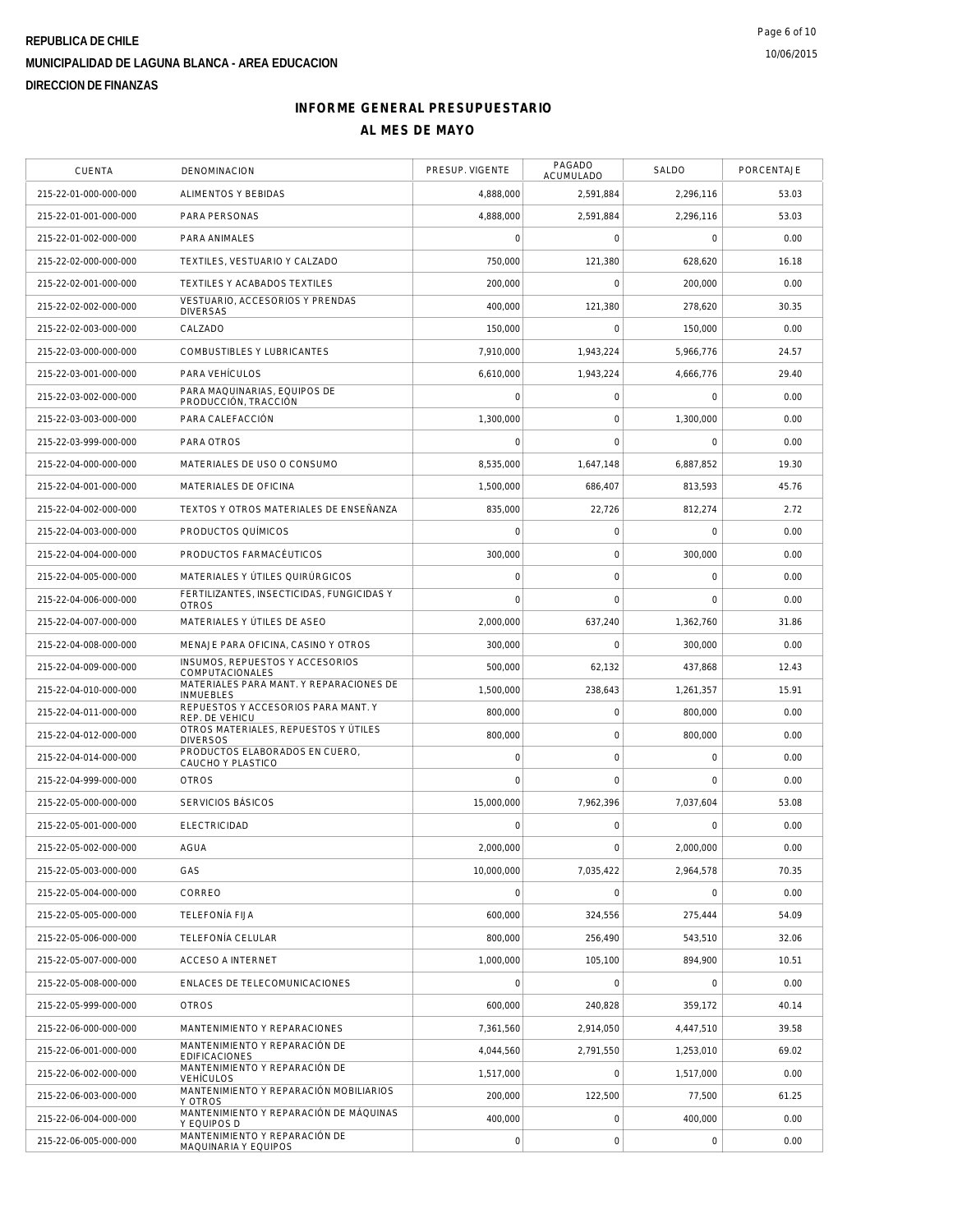| <b>CUENTA</b>         | <b>DENOMINACION</b>                                          | PRESUP. VIGENTE     | PAGADO<br>ACUMULADO | SALDO               | PORCENTAJE |
|-----------------------|--------------------------------------------------------------|---------------------|---------------------|---------------------|------------|
| 215-22-06-006-000-000 | MANTENIMIENTO Y REPARACIÓN DE OTRAS<br>MAQUINARIAS Y         | 700,000             | $\mathsf{O}\xspace$ | 700,000             | 0.00       |
| 215-22-06-007-000-000 | MANTENIMIENTO Y REPARACIÓN DE EQUIPOS<br><b>INFORMÁTICOS</b> | 500.000             | $\mathbf 0$         | 500,000             | 0.00       |
| 215-22-06-999-000-000 | <b>OTROS</b>                                                 | 0                   | 0                   | 0                   | 0.00       |
| 215-22-07-000-000-000 | PUBLICIDAD Y DIFUSIÓN                                        | 1,000,000           | 349,878             | 650,122             | 34.99      |
| 215-22-07-001-000-000 | SERVICIOS DE PUBLICIDAD                                      | 580,000             | 349,878             | 230,122             | 60.32      |
| 215-22-07-002-000-000 | SERVICIOS DE IMPRESIÓN                                       | 400,000             | 0                   | 400,000             | 0.00       |
| 215-22-07-003-000-000 | SERVICIOS DE ENCUADERNACION Y EMPASTE                        | 20,000              | 0                   | 20,000              | 0.00       |
| 215-22-07-999-000-000 | <b>OTROS</b>                                                 | $\mathbf 0$         | $\mathbf 0$         | $\mathbf 0$         | 0.00       |
| 215-22-08-000-000-000 | SERVICIOS GENERALES                                          | 5,100,000           | 749,477             | 4,350,523           | 14.70      |
| 215-22-08-001-000-000 | SERVICIOS DE ASEO                                            | $\mathbf 0$         | 0                   | 0                   | 0.00       |
| 215-22-08-002-000-000 | SERVICIOS DE VIGILANCIA                                      | $\mathsf{O}\xspace$ | $\mathsf{O}\xspace$ | 0                   | 0.00       |
| 215-22-08-003-000-000 | SERVICIOS DE MANTENCIÓN DE JARDINES                          | $\mathbf 0$         | $\mathsf{O}\xspace$ | $\mathbf 0$         | 0.00       |
| 215-22-08-004-000-000 | SERVICIOS DE MANTENCIÓN DE ALUMBRADO<br>PÚBLICO              | $\mathsf{O}\xspace$ | $\mathbf 0$         | $\mathbf 0$         | 0.00       |
| 215-22-08-005-000-000 | SERVICIOS DE MANTENCIÓN DE SEMÁFOROS                         | $\mathbf 0$         | $\mathbf 0$         | $\circ$             | 0.00       |
| 215-22-08-006-000-000 | SERVICIOS DE MANTENCIÓN DE<br>SEÑALIZACIONES DE TRÁNS        | $\mathsf{O}\xspace$ | $\mathbf 0$         | $\mathbf 0$         | 0.00       |
| 215-22-08-007-000-000 | PASAJES, FLETES Y BODEGAJES                                  | 773,000             | 289,788             | 483,212             | 37.49      |
| 215-22-08-008-000-000 | SALAS CUNAS Y/O JARDINES INFANTILES                          | $\mathbf 0$         | 0                   | 0                   | 0.00       |
| 215-22-08-009-000-000 | SERVICIOS DE PAGO Y COBRANZA                                 | $\mathbf 0$         | $\mathbf 0$         | $\mathbf 0$         | 0.00       |
| 215-22-08-010-000-000 | SERVICIOS DE SUSCRIPCION Y SIMILARES                         | 4,100,000           | 233,023             | 3,866,977           | 5.68       |
| 215-22-08-011-000-000 | SERVICIOS DE PRODUCCION Y DESARROLLO<br>DE EVENTOS           | 227,000             | $\mathsf{O}\xspace$ | 227,000             | 0.00       |
| 215-22-08-999-000-000 | <b>OTROS</b>                                                 | $\mathbf 0$         | 226,666             | $-226,666$          | 0.00       |
| 215-22-09-000-000-000 | <b>ARRIENDOS</b>                                             | 800,000             | 0                   | 800,000             | 0.00       |
| 215-22-09-001-000-000 | ARRIENDO DE TERRENOS                                         | $\mathsf{O}\xspace$ | 0                   | $\mathsf{O}\xspace$ | 0.00       |
| 215-22-09-002-000-000 | ARRIENDO DE EDIFICIOS                                        | $\mathbf 0$         | $\mathsf{O}\xspace$ | 0                   | 0.00       |
| 215-22-09-003-000-000 | ARRIENDO DE VEHÍCULOS                                        | $\mathbf 0$         | $\mathsf{O}\xspace$ | $\mathbf 0$         | 0.00       |
| 215-22-09-004-000-000 | ARRIENDO DE MOBILIARIO Y OTROS                               | $\overline{0}$      | $\mathsf{O}\xspace$ | $\mathbf 0$         | 0.00       |
| 215-22-09-005-000-000 | ARRIENDO DE MÁQUINAS Y EQUIPOS                               | 800,000             | $\mathsf{O}\xspace$ | 800,000             | 0.00       |
| 215-22-09-006-000-000 | ARRIENDO DE EQUIPOS INFORMÁTICOS                             | $\mathbf 0$         | $\mathsf{O}\xspace$ | 0                   | 0.00       |
| 215-22-09-999-000-000 | <b>OTROS</b>                                                 | $\mathbf 0$         | 0                   | 0                   | 0.00       |
| 215-22-10-000-000-000 | SERVICIOS FINANCIEROS Y DE SEGUROS                           | 4,900,000           | 0                   | 4,900,000           | 0.00       |
| 215-22-10-001-000-000 | GASTOS FINANCIEROS POR COMPRA Y VENTA<br>DE TÍTULOS Y        | $\overline{0}$      | $\mathsf{O}\xspace$ | $\mathbf 0$         | 0.00       |
| 215-22-10-002-000-000 | PRIMAS Y GASTOS DE SEGUROS                                   | 4,900,000           | 0                   | 4,900,000           | 0.00       |
| 215-22-10-004-000-000 | <b>GASTOS BANCARIOS</b>                                      | 0                   | $\mathsf{O}\xspace$ | 0                   | 0.00       |
| 215-22-10-999-000-000 | <b>OTROS</b>                                                 | $\mathsf{O}\xspace$ | $\mathsf{O}\xspace$ | 0                   | 0.00       |
| 215-22-11-000-000-000 | SERVICIOS TÉCNICOS Y PROFESIONALES                           | 7,620,000           | 6,620,000           | 1,000,000           | 86.88      |
| 215-22-11-001-000-000 | ESTUDIOS E INVESTIGACIONES                                   | $\mathbf 0$         | 0                   | $\mathbf 0$         | 0.00       |
| 215-22-11-002-000-000 | CURSOS DE CAPACITACIÓN                                       | 7,620,000           | 6,620,000           | 1,000,000           | 86.88      |
| 215-22-11-003-000-000 | SERVICIOS INFORMÁTICOS                                       | $\mathsf{O}\xspace$ | 0                   | 0                   | 0.00       |
| 215-22-11-999-000-000 | <b>OTROS</b>                                                 | $\mathbf 0$         | $\mathbf 0$         | 0                   | 0.00       |
| 215-22-12-000-000-000 | OTROS GASTOS EN BIENES Y SERVICIOS DE<br>CONSUMO             | 1,300,000           | 78,880              | 1,221,120           | 6.07       |
| 215-22-12-002-000-000 | <b>GASTOS MENORES</b>                                        | 1,000,000           | 78,880              | 921,120             | 7.89       |
| 215-22-12-003-000-000 | GASTOS DE REPRESENTACIÓN, PROTOCOLO Y<br>CEREMONIAL          | 100,000             | 0                   | 100,000             | 0.00       |
| 215-22-12-004-000-000 | INTERESES, MULTAS Y RECARGOS                                 | 100,000             | $\mathsf{O}\xspace$ | 100,000             | 0.00       |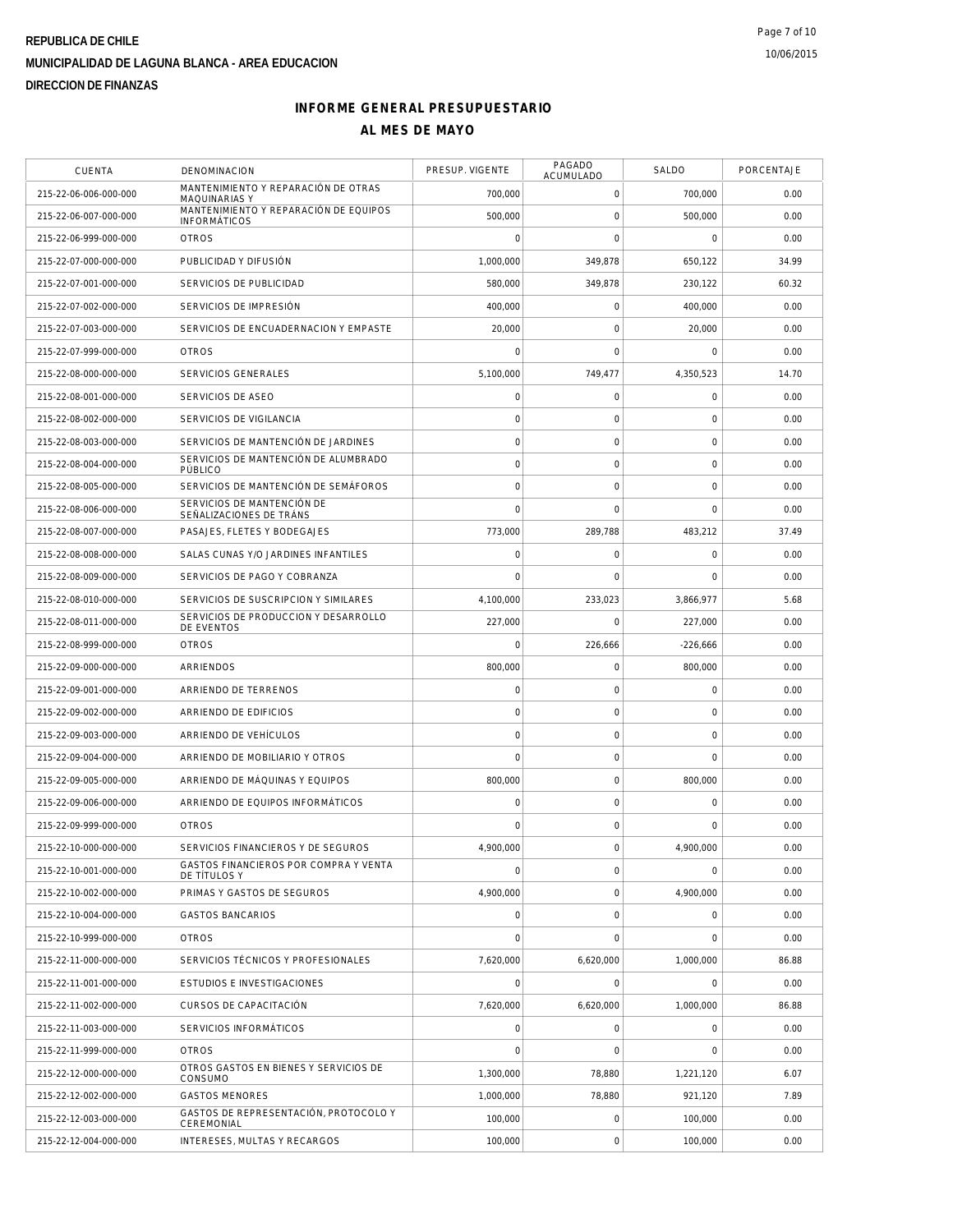| <b>CUENTA</b>         | DENOMINACION                                              | PRESUP. VIGENTE     | PAGADO<br>ACUMULADO | SALDO               | PORCENTAJE |
|-----------------------|-----------------------------------------------------------|---------------------|---------------------|---------------------|------------|
| 215-22-12-005-000-000 | DERECHOS Y TASAS                                          | 100,000             | 0                   | 100,000             | 0.00       |
| 215-22-12-999-000-000 | <b>OTROS</b>                                              | $\mathsf{O}\xspace$ | $\mathsf{O}\xspace$ | $\mathbf 0$         | 0.00       |
| 215-23-00-000-000-000 | C X P PRESTACIONES DE SEGURIDAD SOCIAL                    | $\mathbf 0$         | $\mathsf{O}\xspace$ | $\mathbf 0$         | 0.00       |
| 215-23-01-000-000-000 | PRESTACIONES PREVISIONALES                                | $\mathbf 0$         | $\mathbf 0$         | $\mathbf 0$         | 0.00       |
| 215-23-01-004-000-000 | DESAHUCIOS E INDEMNIZACIONES                              | $\bigcap$           | $\mathbf 0$         | $\mathbf 0$         | 0.00       |
| 215-24-00-000-000-000 | C X P TRANSFERENCIAS CORRIENTES                           | 300,000             | 144,000             | 156,000             | 48.00      |
| 215-24-01-000-000-000 | AL SECTOR PRIVADO                                         | 300,000             | 144,000             | 156,000             | 48.00      |
| 215-24-01-001-000-000 | FONDOS DE EMERGENCIA                                      | $\mathsf{O}\xspace$ | $\mathsf O$         | $\mathbf 0$         | 0.00       |
| 215-24-01-002-000-000 | EDUCACIÓN - PERSONAS JURÍDICAS PRIVADAS,<br>ART. 13.      | $\mathbf 0$         | $\mathsf{O}\xspace$ | $\mathbf 0$         | 0.00       |
| 215-24-01-003-000-000 | SALUD - PERSONAS JURÍDICAS PRIVADAS, ART.<br>13, D.F.     | $\mathbf 0$         | $\mathsf{O}\xspace$ | $\mathbf 0$         | 0.00       |
| 215-24-01-004-000-000 | ORGANIZACIONES COMUNITARIAS                               | $\circ$             | $\mathbf 0$         | $\mathbf 0$         | 0.00       |
| 215-24-01-005-000-000 | OTRAS PERSONAS JURÍDICAS PRIVADAS                         | $\mathbf 0$         | $\mathsf{O}\xspace$ | $\mathbf 0$         | 0.00       |
| 215-24-01-006-000-000 | VOLUNTARIADO                                              | $\mathbf 0$         | 0                   | $\mathsf{O}\xspace$ | 0.00       |
| 215-24-01-007-000-000 | ASISTENCIA SOCIAL A PERSONAS NATURALES                    | $\mathbf 0$         | $\mathbf 0$         | $\overline{0}$      | 0.00       |
| 215-24-01-008-000-000 | PREMIOS Y OTROS                                           | 300,000             | 144,000             | 156,000             | 48.00      |
| 215-24-01-999-000-000 | OTRAS TRANSFERENCIAS AL SECTOR PRIVADO                    | $\mathsf{O}\xspace$ | $\mathsf{O}\xspace$ | $\mathbf 0$         | 0.00       |
| 215-24-03-000-000-000 | A OTRAS ENTIDADES PÚBLICAS                                | $\circ$             | $\mathbf 0$         | $\mathbf 0$         | 0.00       |
| 215-24-03-001-000-000 | A LA JUNTA NACIONAL DE AUXILIO ESCOLAR Y<br><b>BECAS</b>  | $\mathsf{O}\xspace$ | $\mathsf{O}\xspace$ | $\mathbf 0$         | 0.00       |
| 215-24-03-002-000-000 | A LOS SERVICIOS DE SALUD                                  | $\mathsf{O}\xspace$ | $\mathsf{O}\xspace$ | $\mathbf 0$         | 0.00       |
| 215-24-03-002-001-000 | MULTA LEY DE ALCOHOLES                                    | $\mathbf 0$         | $\mathsf{O}\xspace$ | $\mathbf 0$         | 0.00       |
| 215-24-03-080-000-000 | A LAS ASOCIACIONES                                        | $\circ$             | $\mathsf{O}\xspace$ | $\mathbf 0$         | 0.00       |
| 215-24-03-080-001-000 | A LA ASOCIACIÓN CHILENA DE<br>MUNICIPALIDADES             | $\mathbf 0$         | $\mathsf{O}\xspace$ | $\mathbf 0$         | 0.00       |
| 215-24-03-080-002-000 | A OTRAS ASOCIACIONES                                      | $\circ$             | $\mathbf 0$         | $\mathbf 0$         | 0.00       |
| 215-24-03-090-000-000 | AL FONDO COMÚN MUNICIPAL - PERMISOS DE<br>CIRCULACIÓN     | $\mathbf 0$         | $\mathsf{O}\xspace$ | $\mathbf 0$         | 0.00       |
| 215-24-03-090-001-000 | APORTE AÑO VIGENTE                                        | $\mathsf{O}\xspace$ | 0                   | 0                   | 0.00       |
| 215-24-03-090-002-000 | APORTE OTROS AÑOS                                         | $\mathbf 0$         | $\mathsf O$         | $\mathsf{O}\xspace$ | 0.00       |
| 215-24-03-090-003-000 | INTERESES Y REAJUSTES PAGADOS                             | $\circ$             | $\mathsf{O}\xspace$ | $\mathbf 0$         | 0.00       |
| 215-24-03-091-000-000 | AL FONDO COMÚN MUNICIPAL - PATENTES<br><b>MUNICIPALES</b> | $\mathsf{O}\xspace$ | $\mathbf 0$         | $\mathbf 0$         | 0.00       |
| 215-24-03-091-001-000 | APORTE AÑO VIGENTE                                        | $\circ$             | $\mathbf 0$         | $\mathbf 0$         | 0.00       |
| 215-24-03-091-002-000 | APORTE OTROS AÑOS                                         | $\mathsf{O}\xspace$ | $\mathsf O$         | $\mathbf 0$         | 0.00       |
| 215-24-03-091-003-000 | <b>INTERESES Y REAJUSTES PAGADOS</b>                      | $\mathsf{O}\xspace$ | $\mathsf O$         | $\mathsf{O}\xspace$ | 0.00       |
| 215-24-03-092-000-000 | AL FONDO COMÚN MUNICIPAL - MULTAS                         | $\mathsf{O}\xspace$ | 0                   | 0                   | 0.00       |
| 215-24-03-092-001-000 | ART. 14, N° 6 LEY N° 19.695                               | $\mathsf{O}\xspace$ | $\mathsf O$         | $\mathbf 0$         | 0.00       |
| 215-24-03-099-000-000 | A OTRAS ENTIDADES PÚBLICAS                                | $\mathbf 0$         | $\mathsf O$         | $\mathbf 0$         | 0.00       |
| 215-24-03-100-000-000 | A OTRAS MUNICIPALIDADES                                   | $\mathsf{O}\xspace$ | $\mathbf 0$         | $\mathbf 0$         | 0.00       |
| 215-24-03-101-000-000 | A SERVICIOS INCORPORADOS A SU GESTIÓN                     | $\mathbf 0$         | $\mathsf O$         | $\mathbf 0$         | 0.00       |
| 215-24-03-101-001-000 | A EDUCACIÓN                                               | $\mathsf{O}\xspace$ | 0                   | 0                   | 0.00       |
| 215-24-03-101-002-000 | A SALUD                                                   | $\mathbf 0$         | $\mathsf O$         | $\mathsf{O}\xspace$ | 0.00       |
| 215-24-03-101-003-000 | A CEMENTERIOS                                             | $\circ$             | $\mathsf O$         | $\mathbf 0$         | 0.00       |
| 215-25-00-000-000-000 | C X P ÍNTEGROS AL FISCO                                   | $\mathsf{O}\xspace$ | $\mathsf{O}\xspace$ | $\mathbf 0$         | 0.00       |
| 215-25-01-000-000-000 | <b>IMPUESTOS</b>                                          | $\overline{0}$      | $\mathbf 0$         | $\mathbf 0$         | 0.00       |
| 215-26-00-000-000-000 | C X P OTROS GASTOS CORRIENTES                             | 1,000,000           | 229,502             | 770,498             | 22.95      |
| 215-26-01-000-000-000 | <b>DEVOLUCIONES</b>                                       | 1,000,000           | 229,502             | 770,498             | 22.95      |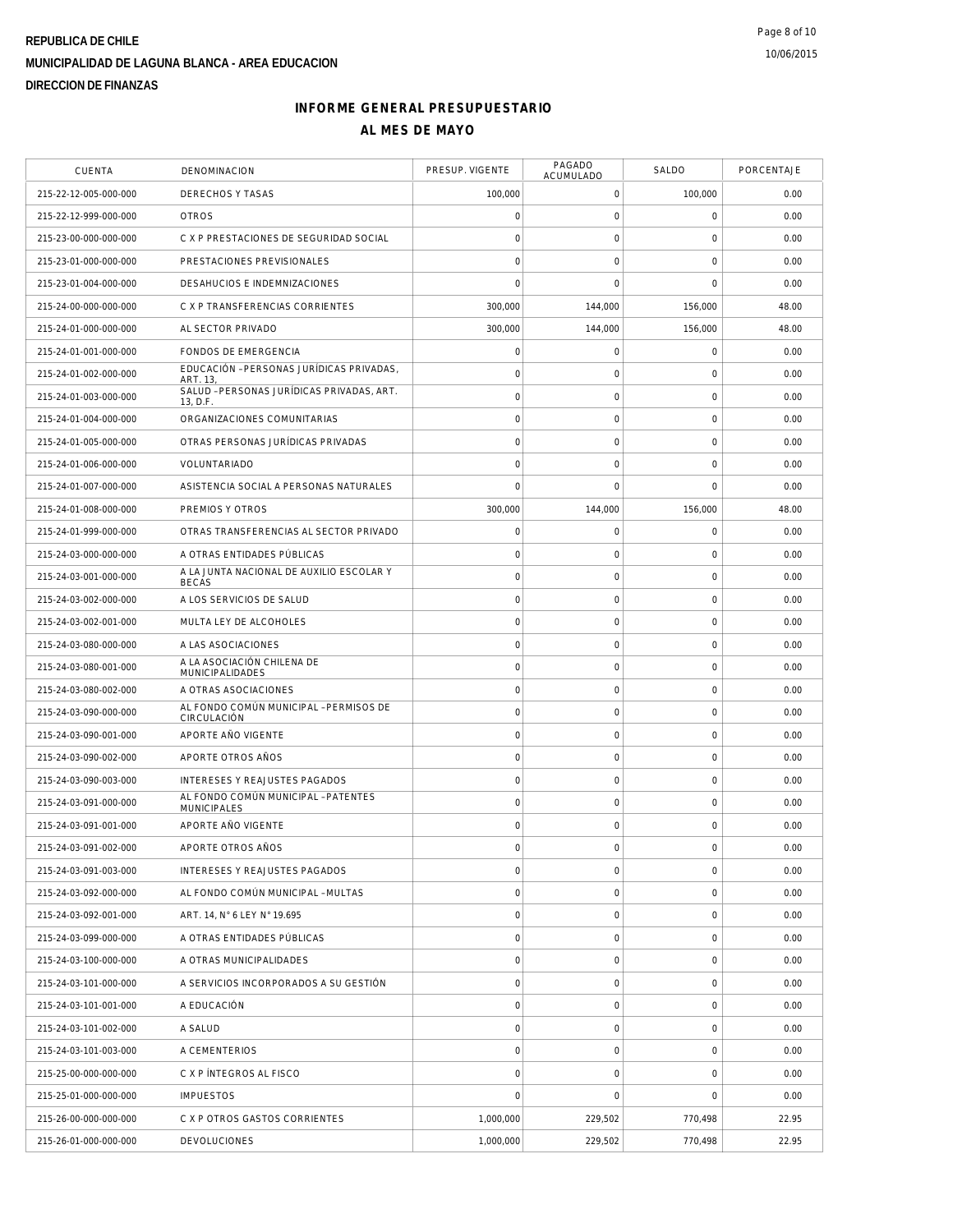| <b>CUENTA</b>         | DENOMINACION                                                | PRESUP. VIGENTE     | PAGADO<br>ACUMULADO | SALDO               | PORCENTAJE |
|-----------------------|-------------------------------------------------------------|---------------------|---------------------|---------------------|------------|
| 215-26-02-000-000-000 | COMPENSACIONES POR DAÑOS A TERCEROS<br>Y/O A LA PROPI       | $\mathbf 0$         | 0                   | 0                   | 0.00       |
| 215-26-04-000-000-000 | APLICACIÓN FONDOS DE TERCEROS                               | $\mathbf 0$         | $\mathsf O$         | $\mathbf 0$         | 0.00       |
| 215-26-04-001-000-000 | ARANCEL AL REGISTRO DE MULTAS DE<br>TRÁNSITO NO PAGAD       | $\mathbf 0$         | $\mathsf O$         | $\mathbf 0$         | 0.00       |
| 215-26-04-999-000-000 | APLICACIÓN OTROS FONDOS DE TERCEROS                         | $\mathbf 0$         | $\mathbf 0$         | $\mathbf 0$         | 0.00       |
| 215-29-00-000-000-000 | C X P ADQUISICIÓN DE ACTIVOS NO<br><b>FINANCIEROS</b>       | 9,115,449           | 4,926,480           | 4,188,969           | 54.05      |
| 215-29-01-000-000-000 | <b>TERRENOS</b>                                             | $\mathbf 0$         | $\mathsf O$         | $\mathbf 0$         | 0.00       |
| 215-29-02-000-000-000 | <b>EDIFICIOS</b>                                            | $\mathbf 0$         | $\mathsf{O}\xspace$ | $\mathsf{O}\xspace$ | 0.00       |
| 215-29-03-000-000-000 | <b>VEHÍCULOS</b>                                            | $\mathbf 0$         | $\mathsf O$         | 0                   | 0.00       |
| 215-29-04-000-000-000 | MOBILIARIO Y OTROS                                          | 7,115,449           | 4,926,480           | 2,188,969           | 69.24      |
| 215-29-05-000-000-000 | MÁQUINAS Y EQUIPOS                                          | 2,000,000           | 0                   | 2,000,000           | 0.00       |
| 215-29-05-001-000-000 | MÁQUINAS Y EQUIPOS DE OFICINA                               | 0                   | $\mathbf 0$         | 0                   | 0.00       |
| 215-29-05-002-000-000 | MAQUINARIAS Y EQUIPOS PARA LA<br>PRODUCCIÓN                 | $\mathbf 0$         | $\mathsf{O}\xspace$ | $\mathbf 0$         | 0.00       |
| 215-29-05-999-000-000 | <b>OTRAS</b>                                                | 2,000,000           | $\mathsf O$         | 2,000,000           | 0.00       |
| 215-29-06-000-000-000 | EQUIPOS INFORMÁTICOS                                        | $\mathbf 0$         | $\mathsf{O}\xspace$ | $\mathbf 0$         | 0.00       |
| 215-29-06-001-000-000 | EQUIPOS COMPUTACIONALES Y PERIFÉRICOS                       | $\circ$             | $\mathsf{O}\xspace$ | $\mathbf 0$         | 0.00       |
| 215-29-06-002-000-000 | EQUIPOS DE COMUNICACIONES PARA REDES<br><b>INFORMÁTICAS</b> | $\mathsf{O}\xspace$ | $\mathsf{O}\xspace$ | $\mathsf{O}\xspace$ | 0.00       |
| 215-29-07-000-000-000 | PROGRAMAS INFORMÁTICOS                                      | $\mathbf 0$         | $\mathsf{O}\xspace$ | $\mathsf{O}\xspace$ | 0.00       |
| 215-29-07-001-000-000 | PROGRAMAS COMPUTACIONALES                                   | $\mathbf 0$         | $\mathsf O$         | $\mathbf 0$         | 0.00       |
| 215-29-07-002-000-000 | SISTEMA DE INFORMACIÓN                                      | $\circ$             | $\mathsf{O}\xspace$ | $\mathbf 0$         | 0.00       |
| 215-29-99-000-000-000 | OTROS ACTIVOS NO FINANCIEROS                                | $\circ$             | $\mathsf O$         | $\mathbf 0$         | 0.00       |
| 215-30-00-000-000-000 | C X P ADQUISICIÓN DE ACTIVOS FINANCIEROS                    | $\mathbf 0$         | $\mathsf{O}\xspace$ | $\mathbf 0$         | 0.00       |
| 215-30-01-000-000-000 | COMPRA DE TÍTULOS Y VALORES                                 | $\circ$             | $\mathsf{O}\xspace$ | $\mathsf{O}\xspace$ | 0.00       |
| 215-30-01-001-000-000 | DEPÓSITOS A PLAZO                                           | $\circ$             | $\mathsf{O}\xspace$ | $\mathbf 0$         | 0.00       |
| 215-30-01-003-000-000 | CUOTAS DE FONDOS MUTUOS                                     | $\mathbf 0$         | $\mathsf O$         | $\mathbf 0$         | 0.00       |
| 215-30-01-999-000-000 | <b>OTROS</b>                                                | $\mathsf{O}\xspace$ | $\mathsf O$         | 0                   | 0.00       |
| 215-30-02-000-000-000 | COMPRA DE ACCIONES Y PARTICIPACIONES DE<br>CAPITAL          | $\mathbf 0$         | $\mathsf O$         | $\mathbf 0$         | 0.00       |
| 215-30-99-000-000-000 | OTROS ACTIVOS FINANCIEROS                                   | $\circ$             | $\mathsf{O}\xspace$ | $\mathbf 0$         | 0.00       |
| 215-31-00-000-000-000 | C X P INICIATIVAS DE INVERSIÓN                              | $\mathbf 0$         | $\mathbf 0$         | $\mathbf 0$         | 0.00       |
| 215-31-01-000-000-000 | <b>ESTUDIOS BÁSICOS</b>                                     | $\mathbf 0$         | $\mathsf{O}\xspace$ | 0                   | 0.00       |
| 215-31-01-001-000-000 | <b>GASTOS ADMINISTRATIVOS</b>                               | $\mathbf 0$         | $\mathsf O$         | $\mathbf 0$         | 0.00       |
| 215-31-01-002-000-000 | CONSULTORÍAS                                                | $\mathsf{O}\xspace$ | $\boldsymbol{0}$    | $\mathsf{O}\xspace$ | 0.00       |
| 215-31-02-000-000-000 | <b>PROYECTOS</b>                                            | $\mathbf 0$         | 0                   | 0                   | 0.00       |
| 215-31-02-001-000-000 | <b>GASTOS ADMINISTRATIVOS</b>                               | $\mathbf 0$         | $\mathsf O$         | $\mathbf 0$         | 0.00       |
| 215-31-02-002-000-000 | <b>CONSULTORÍAS</b>                                         | $\mathbf 0$         | $\mathsf O$         | $\mathbf 0$         | 0.00       |
| 215-31-02-003-000-000 | <b>TERRENOS</b>                                             | $\mathbf 0$         | $\mathbf 0$         | $\mathbf 0$         | 0.00       |
| 215-31-02-004-000-000 | OBRAS CIVILES                                               | $\circ$             | $\mathsf O$         | $\mathbf 0$         | 0.00       |
| 215-31-02-005-000-000 | EQUIPAMIENTO                                                | $\mathsf{O}\xspace$ | 0                   | 0                   | 0.00       |
| 215-31-02-006-000-000 | <b>EQUIPOS</b>                                              | $\circ$             | $\mathsf O$         | $\mathsf{O}\xspace$ | 0.00       |
| 215-31-02-007-000-000 | <b>VEHÍCULOS</b>                                            | $\mathbf 0$         | $\mathsf O$         | $\mathbf 0$         | 0.00       |
| 215-31-02-999-000-000 | OTROS GASTOS                                                | $\mathbf 0$         | $\mathbf 0$         | $\mathbf 0$         | 0.00       |
| 215-32-00-000-000-000 | C X P PRÉSTAMOS                                             | $\mathbf 0$         | $\mathsf O$         | $\mathbf 0$         | 0.00       |
| 215-32-02-000-000-000 | <b>HIPOTECARIOS</b>                                         | $\mathbf 0$         | $\mathsf O$         | $\mathbf 0$         | 0.00       |
| 215-32-06-000-000-000 | POR ANTICIPOS A CONTRATISTAS                                | $\mathsf{O}\xspace$ | $\boldsymbol{0}$    | $\mathsf{O}\xspace$ | 0.00       |